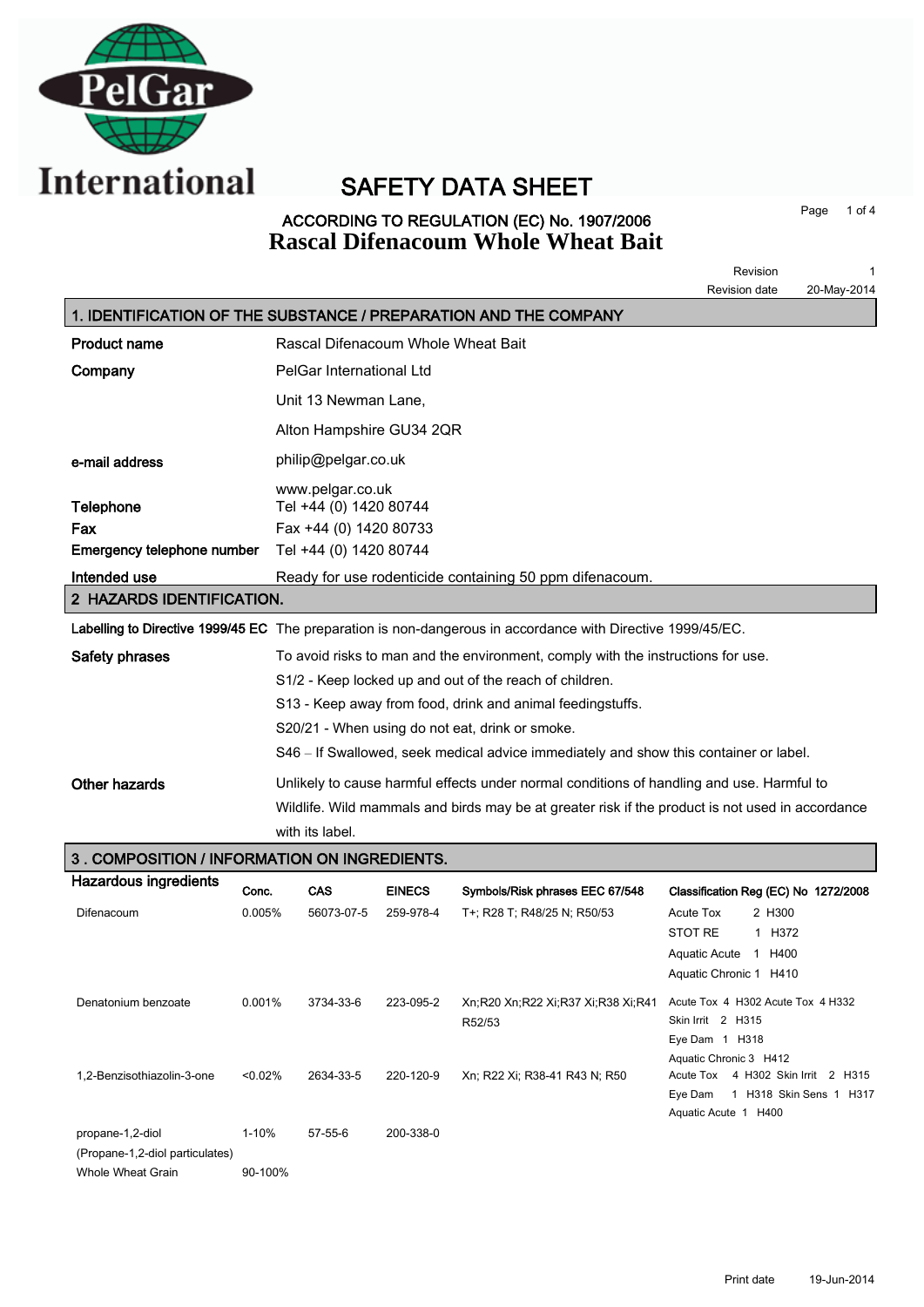## **Rascal Difenacoum Whole Wheat Bait**

|                                       |                                                                                                                                                                     | Revision      |             |  |  |  |
|---------------------------------------|---------------------------------------------------------------------------------------------------------------------------------------------------------------------|---------------|-------------|--|--|--|
| <b>4. FIRST AID MEASURES</b>          |                                                                                                                                                                     | Revision date | 20-May-2014 |  |  |  |
| Skin contact                          | May cause skin irritation in susceptible persons. Remove contaminated clothing. Wash off                                                                            |               |             |  |  |  |
|                                       | immediately with plenty of soap and water. If irritation persists obtain medical attention.                                                                         |               |             |  |  |  |
| Eye contact                           | Contaminated clothing should be washed and dried before re-use.<br>May cause eye irritation of susceptible persons. Rinse immediately with plenty of water and seek |               |             |  |  |  |
| Inhalation                            | medical advice if irritation persists.<br>Unlikely to present an inhalation hazard unless excessive dust is present. Move the exposed                               |               |             |  |  |  |
|                                       | person to fresh air. Obtain medical advice immediately.                                                                                                             |               |             |  |  |  |
| Ingestion                             | If swallowed, seek medical advice immediately and show this container or label.                                                                                     |               |             |  |  |  |
| <b>General information</b>            | In case of accident or if you feel unwell, seek medical advice immediately (show the label                                                                          |               |             |  |  |  |
|                                       | where possible). ADVICE FOR DOCTORS: Difenacoum is an anticoagulant which may                                                                                       |               |             |  |  |  |
|                                       | produce bleeding; this may be delayed for several days after exposure. If there is no active                                                                        |               |             |  |  |  |
|                                       | bleeding the INR (prothrombin time) should be measured on presentation and 48-72 hours                                                                              |               |             |  |  |  |
|                                       | after exposure. If the INR is greater than 4, administer Vitamin K1 (phytomenadione) 5-10                                                                           |               |             |  |  |  |
|                                       | mg by slow intravenous injection (100 $\mu$ g/kg body weight for a child). Treatment with                                                                           |               |             |  |  |  |
|                                       | phytomenadione (orally or intravenously) may be required for several weeks. The advice of                                                                           |               |             |  |  |  |
|                                       | the National Poisons Information Service (http://www.npis.org/) should be sought,                                                                                   |               |             |  |  |  |
|                                       | particularly if active bleeding occurs.                                                                                                                             |               |             |  |  |  |
| 5. FIRE FIGHTING MEASURES             |                                                                                                                                                                     |               |             |  |  |  |
| <b>Extinguishing media</b>            | Keep fire exposed containers cool by spraying with water if exposed to fire. Carbon dioxide                                                                         |               |             |  |  |  |
|                                       | (CO2) Alcohol resistant foam. Dry chemical. Use extinguishing media appropriate to the                                                                              |               |             |  |  |  |
|                                       | surrounding fire conditions.                                                                                                                                        |               |             |  |  |  |
|                                       | Do not use water jets.                                                                                                                                              |               |             |  |  |  |
| Protective equipment                  | In the event of fire. Wear: Self-contained breathing apparatus. Suitable gloves and boots.                                                                          |               |             |  |  |  |
| <b>6. ACCIDENTAL RELEASE MEASURES</b> |                                                                                                                                                                     |               |             |  |  |  |
| <b>Personal precautions</b>           | Wear suitable protective clothing, gloves and eye/face protection. See section 8.                                                                                   |               |             |  |  |  |
| <b>Environmental precautions</b>      | Prevent further leakage or spillage, if safe to do so.                                                                                                              |               |             |  |  |  |
| Clean up methods                      | Clean up promptly by sweeping or vacuum. Transfer to a suitably labelled container.                                                                                 |               |             |  |  |  |
|                                       | Subsequently, wash the contaminated area with water, taking care to prevent the washings                                                                            |               |             |  |  |  |
|                                       | entering sewers or drains.                                                                                                                                          |               |             |  |  |  |
| 7. HANDLING AND STORAGE               |                                                                                                                                                                     |               |             |  |  |  |
| Handling                              | Avoid contact with eyes and skin. Avoid formation of dust. Do not smoke eat or drink while                                                                          |               |             |  |  |  |
|                                       | handling this product . Always use good personal hygiene procedures when handling                                                                                   |               |             |  |  |  |
|                                       | chemicals. Wash hands and face before eating, drinking or smoking. Read the label before                                                                            |               |             |  |  |  |
|                                       | use. Unlikely to produce much dust as the product is a low dust whole wheat grain.                                                                                  |               |             |  |  |  |
| Storage                               | Keep in a cool, dry, well ventilated area. Keep out of the reach of children. Keep away from                                                                        |               |             |  |  |  |
|                                       | food and animal feedstuffs. Keep away from oxidising agents.                                                                                                        |               |             |  |  |  |
| Specific use                          | Ready for use rodenticide containing 50ppm difenacoum.                                                                                                              |               |             |  |  |  |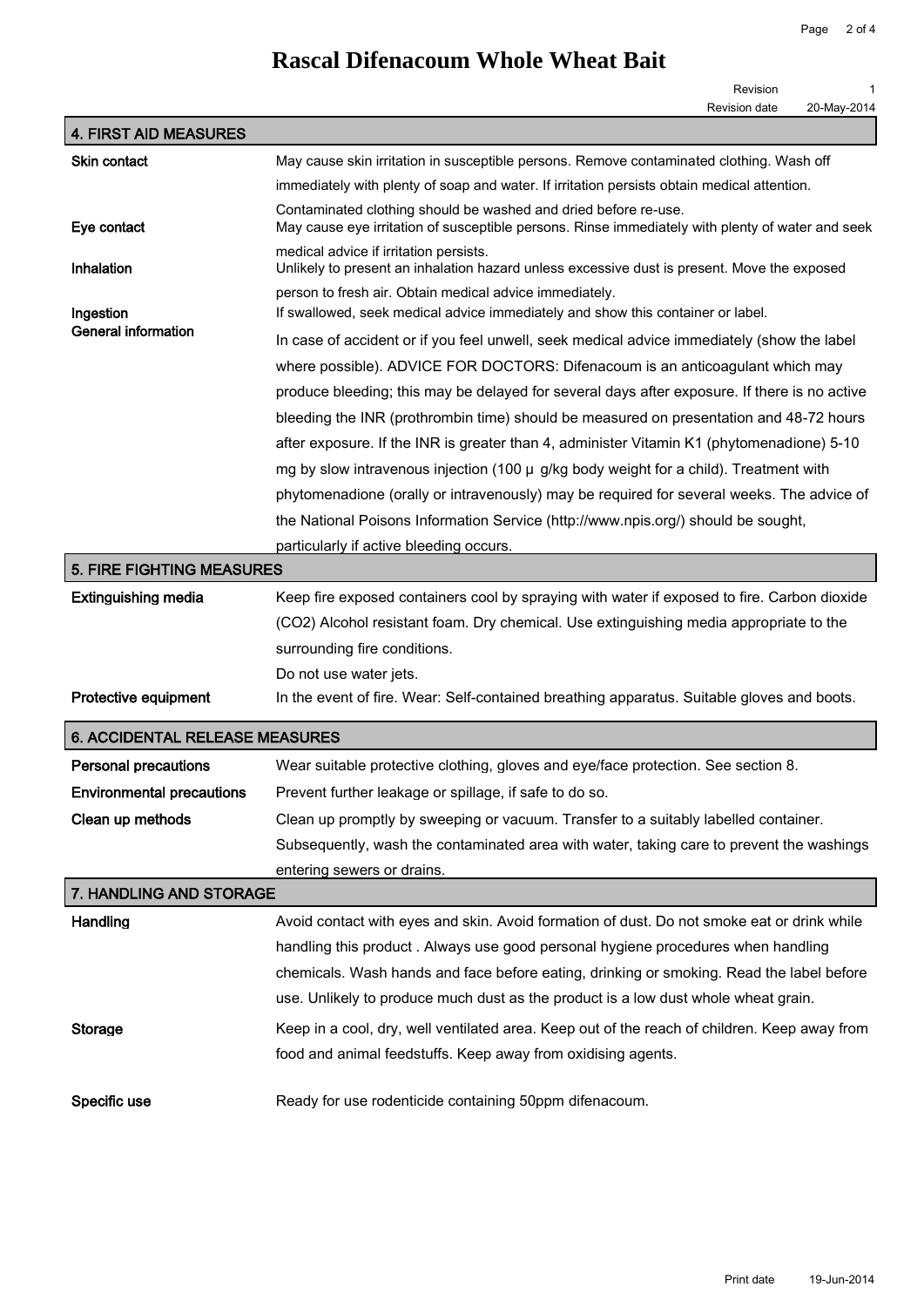Revision 1

#### 8. EXPOSURE CONTROLS / PERSONAL PROTECTION

### Exposure limits

| EXPOSUI E IIIIIIIS                               |                                                                                                  |                                                                                                                                                  |                                                                                              |  |
|--------------------------------------------------|--------------------------------------------------------------------------------------------------|--------------------------------------------------------------------------------------------------------------------------------------------------|----------------------------------------------------------------------------------------------|--|
| propane-1,2-diol                                 |                                                                                                  | WEL 8-hr limit ppm: -                                                                                                                            | WEL 8-hr limit mg/m3: 10                                                                     |  |
| (Propane-1,2-diol particulates)                  |                                                                                                  | WEL 15 min limit ppm: -                                                                                                                          | WEL 15 min limit mg/m3: -                                                                    |  |
| propane-1,2-diol                                 |                                                                                                  | WEL 8-hr limit ppm: 150                                                                                                                          | WEL 8-hr limit mg/m3: 474                                                                    |  |
| (Propane-1,2-diol total vapour and particulates) |                                                                                                  | WEL 15 min limit ppm: -                                                                                                                          | WEL 15 min limit mg/m3: -                                                                    |  |
| <b>Whole Wheat Grain</b>                         |                                                                                                  | WEL 8-hr limit ppm:                                                                                                                              | WEL 8-hr limit mg/m3: 10 (grain dust)                                                        |  |
|                                                  |                                                                                                  | WEL 15 min limit ppm:                                                                                                                            | WEL 15 min limit mg/m3: 30 (grain dust)                                                      |  |
| <b>Respiratory protection</b>                    |                                                                                                  |                                                                                                                                                  | Wear suitable respiratory protective equipment (disposable filtering facepiece respirator to |  |
| <b>Hand protection</b>                           | at least EN149 FFP2 or equivalent) when decanting the product.<br>Impervious gloves recommended. |                                                                                                                                                  |                                                                                              |  |
| Eye protection                                   | Not required under normal conditions of handling. Tight fitting goggles if exposed to            |                                                                                                                                                  |                                                                                              |  |
| Protective equipment                             | excessive dust.<br>Impervious clothing. Boots.                                                   |                                                                                                                                                  |                                                                                              |  |
|                                                  |                                                                                                  |                                                                                                                                                  |                                                                                              |  |
| 9. PHYSICAL AND CHEMICAL PROPERTIES              |                                                                                                  |                                                                                                                                                  |                                                                                              |  |
| <b>Description</b>                               | Granules.                                                                                        |                                                                                                                                                  |                                                                                              |  |
| Colour                                           | <b>Blue</b>                                                                                      |                                                                                                                                                  |                                                                                              |  |
| Odour                                            | Slight.                                                                                          |                                                                                                                                                  |                                                                                              |  |
| <b>Relative density</b>                          | 0.65 - 0.75 (Bulk Density)                                                                       |                                                                                                                                                  |                                                                                              |  |
| <b>10. STABILITY AND REACTIVITY</b>              |                                                                                                  |                                                                                                                                                  |                                                                                              |  |
| <b>Stability</b>                                 |                                                                                                  | Stable under normal conditions.                                                                                                                  |                                                                                              |  |
| <b>Conditions to avoid</b>                       |                                                                                                  | Heat, sparks and open flames.                                                                                                                    |                                                                                              |  |
| <b>Materials to avoid</b>                        | Oxidising agents.                                                                                |                                                                                                                                                  |                                                                                              |  |
| Hazardous decomposition                          |                                                                                                  | Combustion or thermal decomposition will produce toxic and irritant fumes.                                                                       |                                                                                              |  |
| products                                         |                                                                                                  |                                                                                                                                                  |                                                                                              |  |
| <b>11. TOXICOLOGICAL INFORMATION</b>             |                                                                                                  |                                                                                                                                                  |                                                                                              |  |
| <b>Toxicological information</b>                 |                                                                                                  |                                                                                                                                                  |                                                                                              |  |
| Difenacoum                                       |                                                                                                  | Oral Rat LD50 = $1.8 \text{ mg/kg}$<br>Dermal Rat LD50 = $51.5 - 63$ mg/kg                                                                       |                                                                                              |  |
|                                                  |                                                                                                  | Inhalation Rat LC50/4 h = 16.27-20.74 $\mu$ g/l                                                                                                  |                                                                                              |  |
| Denatonium benzoate                              |                                                                                                  | Oral Rat LD50 = 749 mg/kg                                                                                                                        |                                                                                              |  |
|                                                  |                                                                                                  | Inhalation Rat LC50/4 h = $0.2$ mg/l                                                                                                             |                                                                                              |  |
| propane-1,2-diol                                 |                                                                                                  | Oral Rat LD50 = >2000 mg.kg                                                                                                                      |                                                                                              |  |
| <b>Acute toxicity</b>                            |                                                                                                  | ORL RAT LD50 approx 30g/kg (calculated).                                                                                                         |                                                                                              |  |
| Corrosivity                                      | No irritation expected.                                                                          |                                                                                                                                                  |                                                                                              |  |
| Sensitization                                    |                                                                                                  |                                                                                                                                                  | Grain dust is a respiratory sensitiser causing asthma. As the product is a low dust whole    |  |
| Mutagenic effects                                |                                                                                                  | wheat grain, it is unlikely to create sufficient dust to cause any problems.<br>No evidence to suggest anticoagulant rodenticides are mutagenic. |                                                                                              |  |
| Carcinogenic effects                             |                                                                                                  | No evidence to suggest anticoagulant rodenticides are carcinogenic.                                                                              |                                                                                              |  |
|                                                  |                                                                                                  |                                                                                                                                                  |                                                                                              |  |